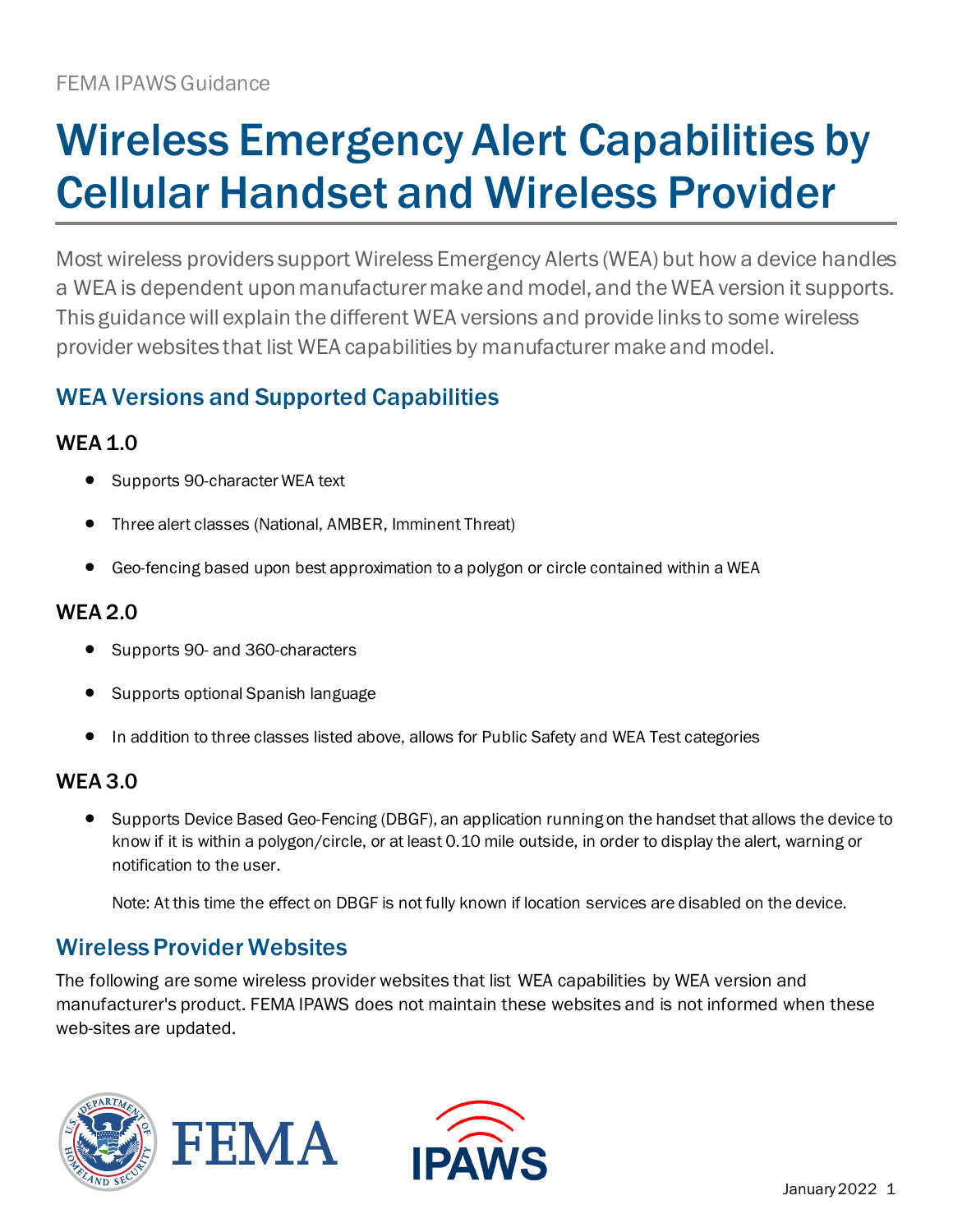#### AT&T Wireless

<https://www.att.com/support/article/wireless/KM1009041/>

#### Cricket Wireless

[WEA Capable Phones | Apps & Services | Cricket \(cricketwireless.com\)](https://www.cricketwireless.com/support/apps-and-services/wea-capable-phones)

#### T-Mobile Wireless

<https://www.t-mobile.com/responsibility/consumer-info/safety/wireless-emergency-alerts>

#### U.S. Cellular Wireless

■ <https://www.uscellular.com/support/FAQ/wireless-emergency-alerts>

#### Verizon Wireless

<https://www.verizon.com/support/wireless-emergency-alerts-faqs/>

## IPAWS Recommendations

- Visit wireless provider sites regularly to obtain updated information
- Make sure you perform regular software updates to your device
- Other wireless provider sites may contain applicable information
- Contact your wireless provider or device manufacturer for more information

The IPAWS Technical Support Services Facility is staffed 24/7 with subjectmatter experts experienced in emergency management, public safety communications, public works, and broadcasting, ready to assist Alerting Authorities with IPAWS needs. Phone: 1-84-IPAWSLab / 1-844-729-7522 [Fema-ipaws-lab@fema.dhs.gov](mailto:Fema-ipaws-lab@fema.dhs.gov)